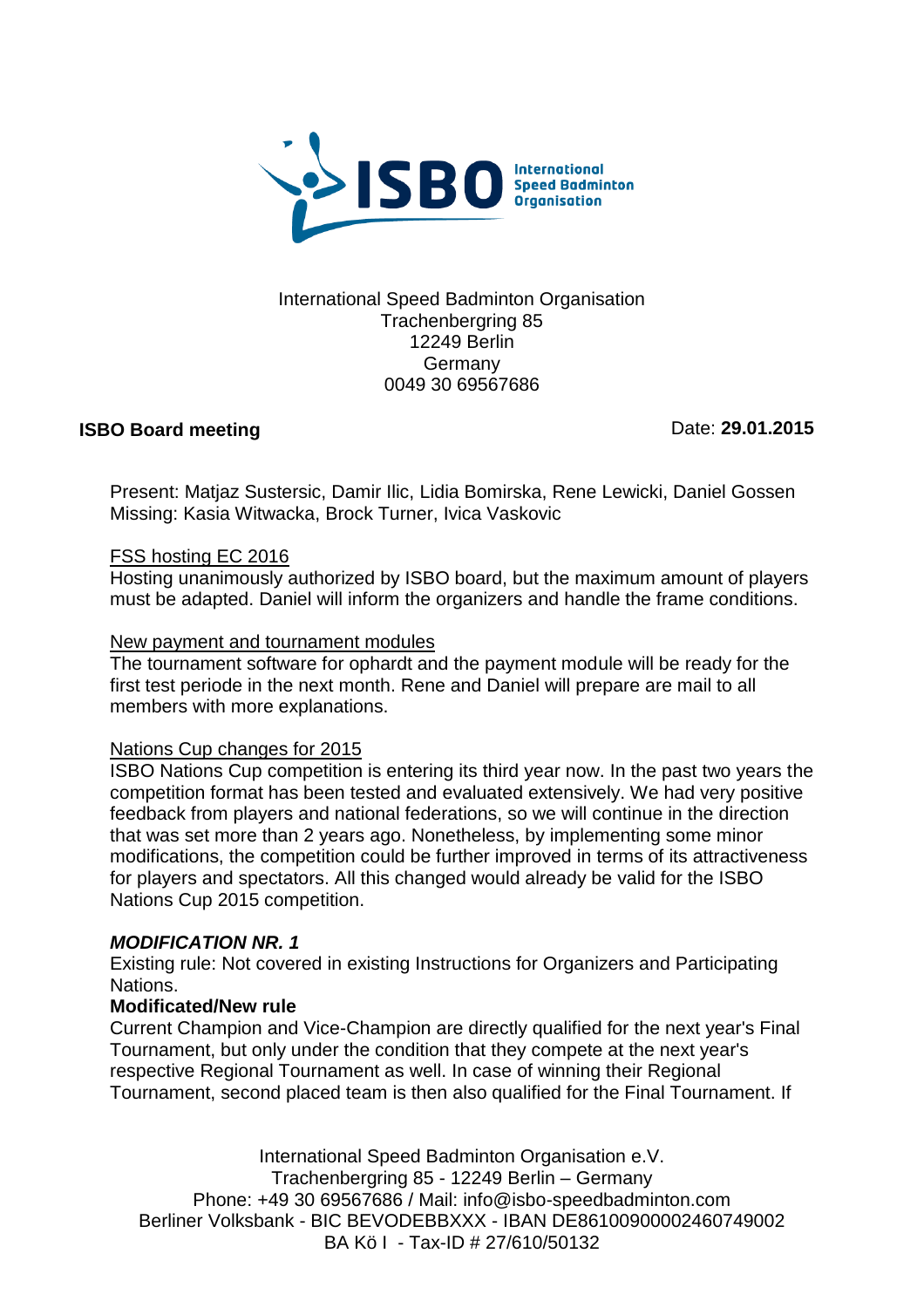case of not winning their Regional Tournament, they and the winner of the Regional tournament are qualified for the Final Tournament.

# **Explanation**

By doing this we will give more chances to countries in regions with one strong team (like Sweden and Germany). The Champion and Vice-Champion would also have the possibility of playing the Regional tournament (where the result is not important for them) with younger players, so they could gather experiences.

# **→ Confirmed by ISBO Board**

# *MODIFICATION NR. 2*

Existing rule: Not covered in existing Instructions for Organizers and Participating Nations.

## **Modificated/New rule**

A wild-card can be given to teams from other continents than Europe, so that they could take part at the ISBO Nations Cup competition as well. Two wild-cards are available per continent (Africa, Asia, North America with Carribean Islands and Central America, South America, Australia, with new Zealand and the Pacific nations). To receive a wild-card, national federations from other continents must apply for it till the end of April of the respective year. If there are more than 2 applications from the same continent, Regional tournaments must be played in accordance with ISBO.

## **Explanation**

There is some interest from other continents, so the competition should be open for them too. Nonetheless, there are few real competitions on other continents, so we cannot expect to have many nations from other continents participate yet. By introducing wild-card for them we will give them a chance to take part, if they want to. This is also a first step into developing this competition into a global speed badminton sports event.

# **→ Confirmed by ISBO Board**

# *MODIFICATION NR. 3*

## **Existing rule: pt 4.5., pg 9 of existing Competition Mode Introduction**

ISBO 1000p and 250p tournament dates must not overlap with the dates of ISBO Nations Cup tournaments. In order to avoid this, some dates must be reserved in advance for the ISBO Nations Cup tournaments before the start of a new season. For example, all regional tournaments must be played in two consecutive weekends in mid-April and the final tournament will be played during the last weekend of October. No other tournaments are allowed during this time-frame.

## **Modificated/New rule**

Regional tournaments must take place on one of the weekends in April of the respective year, while Final tournament must take place on one of the weekends in October of the respective year. Regional and Final tournaments can take place on the same weekend and venue as 250 or 500 points tournaments, but not the same weekend and venue as ISBO 1000p tournaments.

## **Explanation**

Setting a loose timeframe is beneficial for organizers as it gives them more freedom in setting an appropriate date. Nonetheless, giving the competition a basic timeframe

International Speed Badminton Organisation e.V. Trachenbergring 85 - 12249 Berlin – Germany Phone: +49 30 69567686 / Mail: info@isbo-speedbadminton.com Berliner Volksbank - BIC BEVODEBBXXX - IBAN DE86100900002460749002 BA Kö I - Tax-ID # 27/610/50132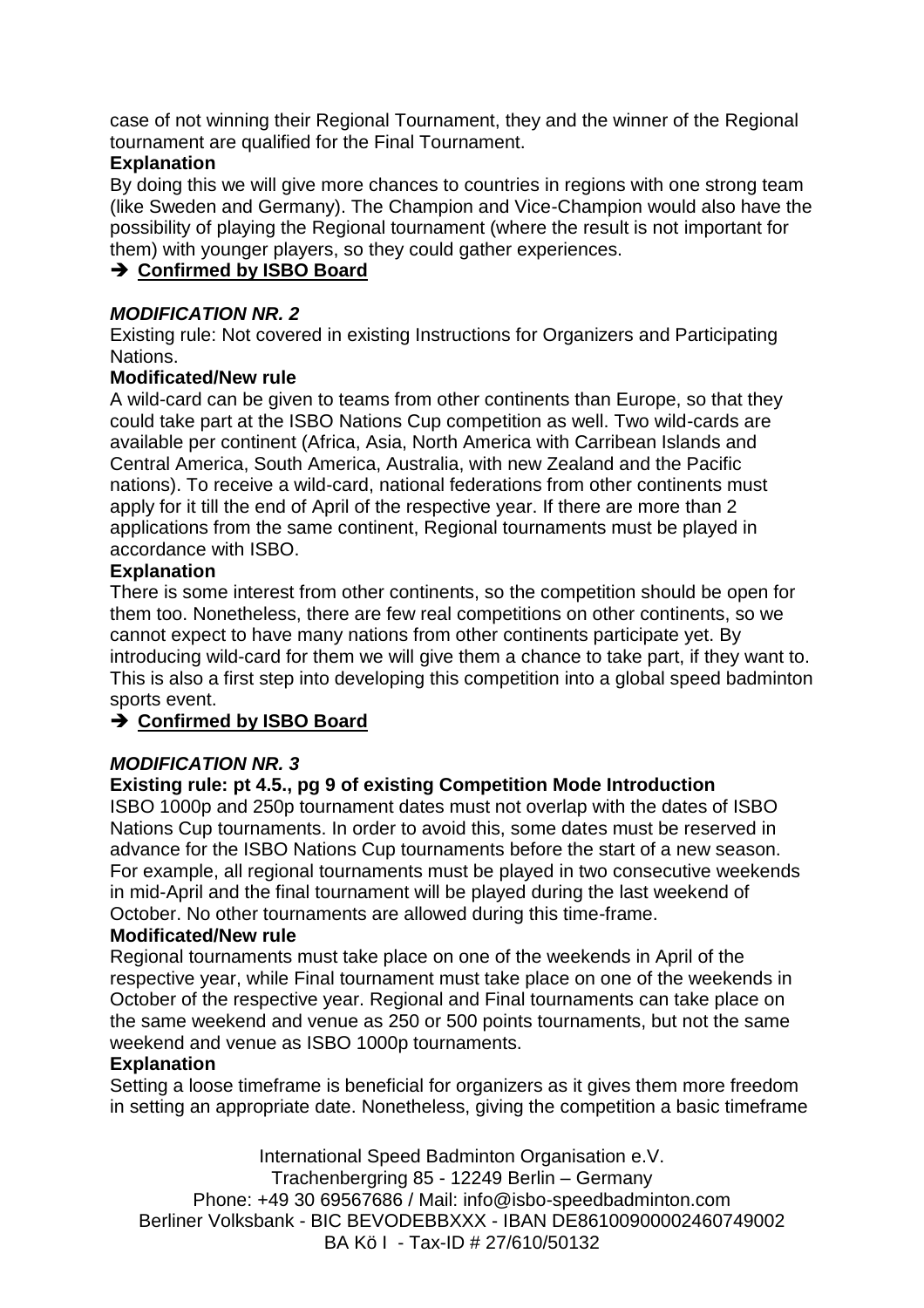is also important for all parties involved in order for everyone to know when and what to expect of the new season. Adding a 250 or 500p tournament to an ISBO Nations Cup tournament on the same weekend and venue would give additional motivation to players to travel and play by lowering their costs. It would also benefit the ISBO Nations Cup tournament by having more spectators/players present. And surely, it will give more options and additional motivation to potential organizers.

# **→ Confirmed by ISBO Board**

## *MODIFICATION NR. 4*

Existing rule: Not covered in existing Instructions for Organizers and Participating **Nations** 

## **Modificated/New rule**

A team that cancels its participation after submitting the Players list or does not show up at the event itself, receives a 1-year (next year) ban on all ISBO Nations cup competitions.

## **Explanation**

If a team cancels its participation, some kind of punishment is appropriate. We don't want to ban a national team for a longer time period or punish it financially, so a 1year ban is appropriate.

## **→ Suggestion not confirmed. New proposal: A team that cancels its participation after submitting the players list or does not show up at the event itself, receives a maximum fine of 1000Euro and a maximum 3-year ban on all ISBO Nations cup competitions. The ISBO Board will decide by individual conditions.**

## *MODIFICATION NR. 5*

Existing rule: not covered in existing Instructions for Organizers and Participating Nations

## **Modificated/New rule**

A "Media plan" with a detailed promotional strategy must be a part of every application to host a Final tournament. This document must be submitted together with the application itself and must describe the ways the organizer plans to promote the Final tournament (e.g. media sponsor, video film with interviews, billboards, …).

## **Explanation**

Better work on media coverage is required.

## **→ Confirmed by ISBO Board**

## *MODIFICATION NR. 6*

Existing rule: Not covered in existing Instructions for Organizers and Participating Nations.

## **Modificated/New rule**

Live-stream of the Final tournament must be provided on the internet.

## **Explanation**

Many players asked me about this and I believe it makes sense. All the modifications are aimed at improving our competition. If ISBO Board decides to confirm these modifications, they will be included in the existing documents and submitted to all

International Speed Badminton Organisation e.V. Trachenbergring 85 - 12249 Berlin – Germany Phone: +49 30 69567686 / Mail: info@isbo-speedbadminton.com Berliner Volksbank - BIC BEVODEBBXXX - IBAN DE86100900002460749002 BA Kö I - Tax-ID # 27/610/50132